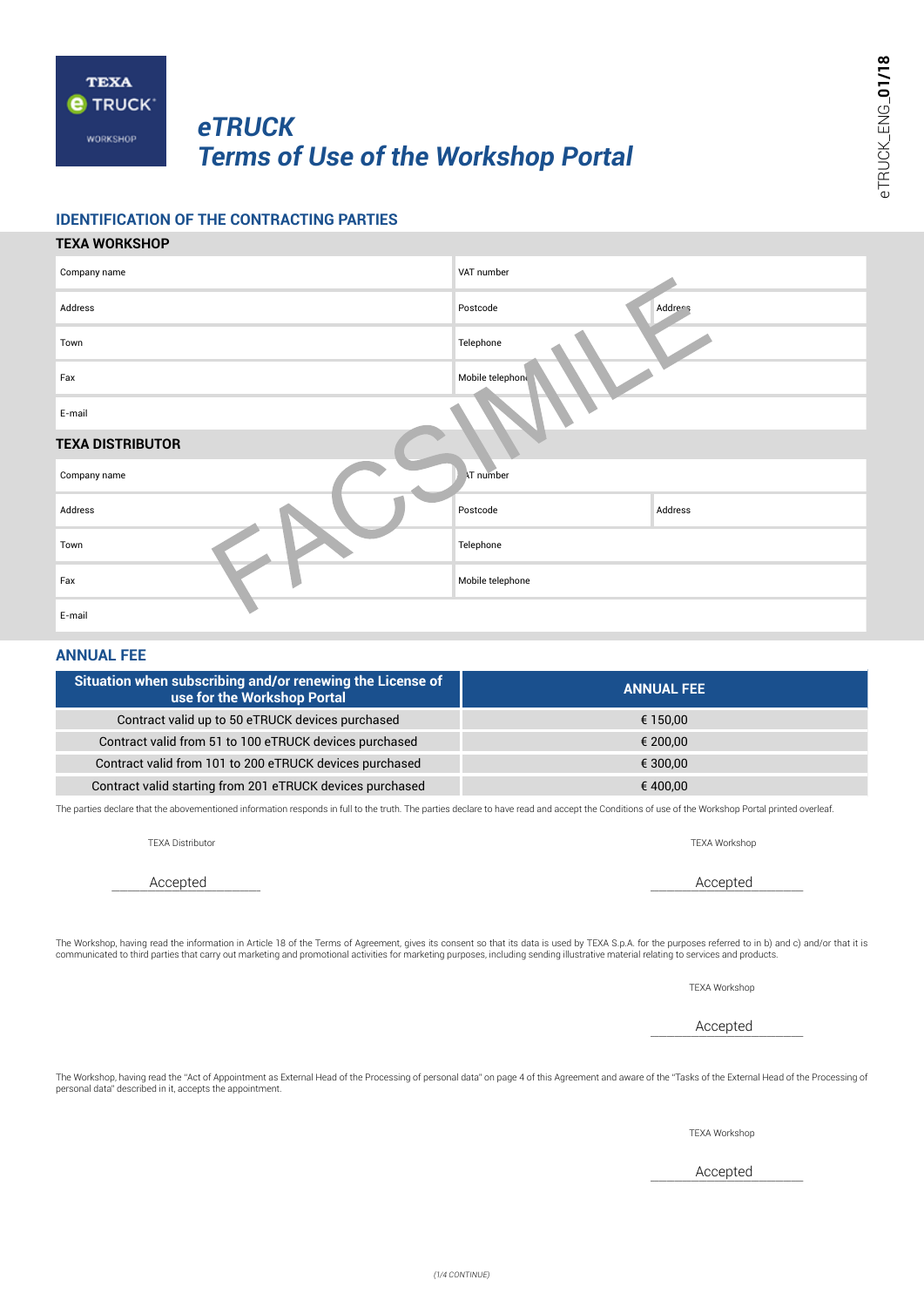## **TERMS OF USE OF THE WORKSHOP PORTAL**

#### 1. PARTIES TO THIS AGREEMENT

The Parties to this Agreement are:<br>a) The **TEXA Dealer,** i.e. the subject identified on the first page of this Agreement, which, on the strength of a valid authorised reseller and TEXA products service centre agreement sig

brand products and services in accordance with the terms and conditions established therein.<br>b) **TEXA Workshop** means the vehicle repair garage and service centre identified on the first page of this Agreement, having a va services, which, with the signing of this Agreement, accepts the conditions, constraints and obligations set out herein, and declares that it has the skills and knowledge required by the TEXA Dealer described in this Agree 2. DEFINITIONS

**Driver Account**: it means the Driver's personal account consisting of ID and password necessary for using the App, InApp and Services<br>**Fleet manager Account**: it means the personal account configured by the Fleet manger t TEXA Contents: it means the App uses when the FRIICK Workshop Web Portal the FTRIICK Fleet Web Portal and subsequent undates as well as software developed by TEXA installed in eTRIICK Devices and/or made available for

installation in eTRUCK Devices or by means of publication on the site www.texa.com/products/etruck or through Platforms<br>**Fleet manager Agreemen**t: it means the agreement between the Workshop and Fielt manager concerning de

**Dac**hi means Tachograph Data, Uehicle Data, Fleet manager Data hela, Fleet manager Data on His Smatthene with the App and<br>Tachograph Data: it means data and information generated by the Tachograph installed in each Vehicl Tachograph is configured properly for sending data via a diagnostic jack and (iii) the Driver has activated the Tachograph Option properly in the App. Tachograph Data are not made available to the Workshop in the eTRUCK Wo

**Vehicle Data**: it means data and information generated by the Vehicle and recorded by the eTRUCK Device. and specified and the endate and proportional deceleration and deceleration, use of gens), Tachograph Data, are disp

Fleet Web Portal for the purpose of using Services<br>**Driver Data** it means data information (such as phone numbers, address, data about Vehicles etc.) entered by the Driver for setting up his Account, configuration of the A

Driver: it means the person driving the Vehicle. Once the App is turned on, the Driver's Smartphone automatically connects to the eTRUCK Device installed in the Vehicle belonging to the Fleet used each time by the Driver a

connected to the Workshop assigned to the eTRUCK Device<br>**e-Tacho**: it means the device to be installed by the Workshop inside the Vehicle through which the eTRUCK Device connects to the Tachograph for sending Tachograph Da

**Fleet manager**. it means the owner of the Fleet of vehicles which signed the Fleet manager Agreement in order to use the Services provided through the eTRUCK Device<br>**Fleet** 1D: it means the code generated by the Workshop

Privacy Notice: the privacy notice addressed to the Fleet manager available at the site www.texa.com/products/etruck<br>Tachograph Option: it means the option present in the App through which the Direct connects his Smartphon remotely. Any further versions of the Tachograph Option shall be made available through the Platform. Failure to activate the Tachograph Option will make it impossible for the Driver to display Tachograph Data with the App

eTRUCK Fleet Web Portal: it means the web portal and TEXA proprietary software with which the Fleet manager can view Vehicle Data accessible by him. A list of Data accessible by the Fleet manager via the eTRUCK Fleet Web

Portal is available at the site www.texa.com/products/etruck<br>**eTRUCK Workshop Portal**: it means the web portal and TEXA proprietary software with which the Workshop can view accessible Vehicle Data. The list of Data access

Fleat manager to view Vehicle Data and Tachograph Data via e FRUCK Fleet Web Portal<br>Phagmostic Services "these are Services made available through the FRUCK Workshop Web Portal enabling the Workshop assigned to the eTRUCK

3.1 The subject of this Agreement is:<br>(i) appointmen of the TEXA Dealer, promoting the sale and resale of eTRUCK Devices to Fleet managers, and providing them the relevant Services for the term of this Agreement<br>- acquirin

## (iii) definition of the scopes and procedures with which the TEXA Workshop is going to handle the sale and supply of eTRUCK Devices and performance of Services.<br>(iv) definition of the terms and conditions of processing the

### **4. SUPPLY OF eTRUCK DEVICES**

4.1 The TEXA Dealer commits to supply eTRUCK Devices to the TEXA Workshop without ties of exclusivity, which agrees to receive and make them available to Fleet managers for the term of this Agreement under the conditions described herein.

4.2 The TEXA Workshop shall send its purchase orders to the TEXA Dealer in writing. The TEXA Dealer reserves the right to accept purchase orders within 20 working days after receipt by sending an order confirmation to the

productivity reasons. Owing to organisational reasons and at its sole discretion, the TEXA Dealer reserves the option of cancelling, even partially, accepted orders and delaying delivery. The Parties undertake to talk to e to solve any problems stemming from non-delivery or late delivery of the eTRUCK Devices, it being understood that the TEXA Dealer cannot be obliged to pay the TEXA Workshop or third parties damages due to non-delivery or<br>l

4.5 The eTRUCK Devices shall be sold by the TEXA Dealer to the Tube and condance with the aread upon by the TEXA Dealer and the TEXA Workshop in accordance with the expansive of the TEXA Dealer to the grand confirmed order

4.7 The TEXA Workshop acknowledges and accepts that sale of the eTRUCK Device to a Fleet manager thereafter. TEXA can thus freely offer Ancillary Services as well as any other compatible or usable service with the eTRA RUC

5.1 The TEXA Workshop shall install, configure and connect the eTRUCK Device on Vehicles of the Fleet manager by following the instructions provided by TEXA and supply the Fleet manager the necessary information for using

5.2 The TEXA Workshop declares that it has all the necessary authorisations and licenses for performing garage services and providing the Services envisaged hereunder. The TEXA Workshop also declares that it meets the the

performing the service that it is an independent enterprise of the TEXA Dealer and TEXA.<br>5.5 The TEXA Workshop is committed to fulfilling its obligations provided by law on the subject of retail sales (registration, licenc 5.6 For the duration hereof, the TEXA Workshop has the right to use the TEXA and eTRUCK marks and logos associated with the eTRUCK Devices, in accordance with the procedures provided for herein, solely for the purpose of

identifying and advertising the eTRUCK Devices.

5.7 From the moment this Agreement is signed, the TEXA Workshop will meet the following requirements, and retain them for the term hereof:<br>(i) be an active company or sole proprietorship not subject to bankruptcy proceedin of the Services (iii) have a valid TEXPACK TRUCK Agreement

(the "**Authorisation Requisites**")<br>5.8 The "TEXA" and/or "eTRUCK" name and mark are granted to the TEXA Workshop under a user sub-license in accordance with the terms provided herein and may be used by the TEXA Workshop so promotion on its premises of the eTRUCK Devices in accordance with the conditions provided herein and for performance of the Services, by always clarifying that it is an Authorised Installer. The TEXA Workshop undertakes t or any other trade name, company symbol or logo related to the TEXA or eTRUCK marks.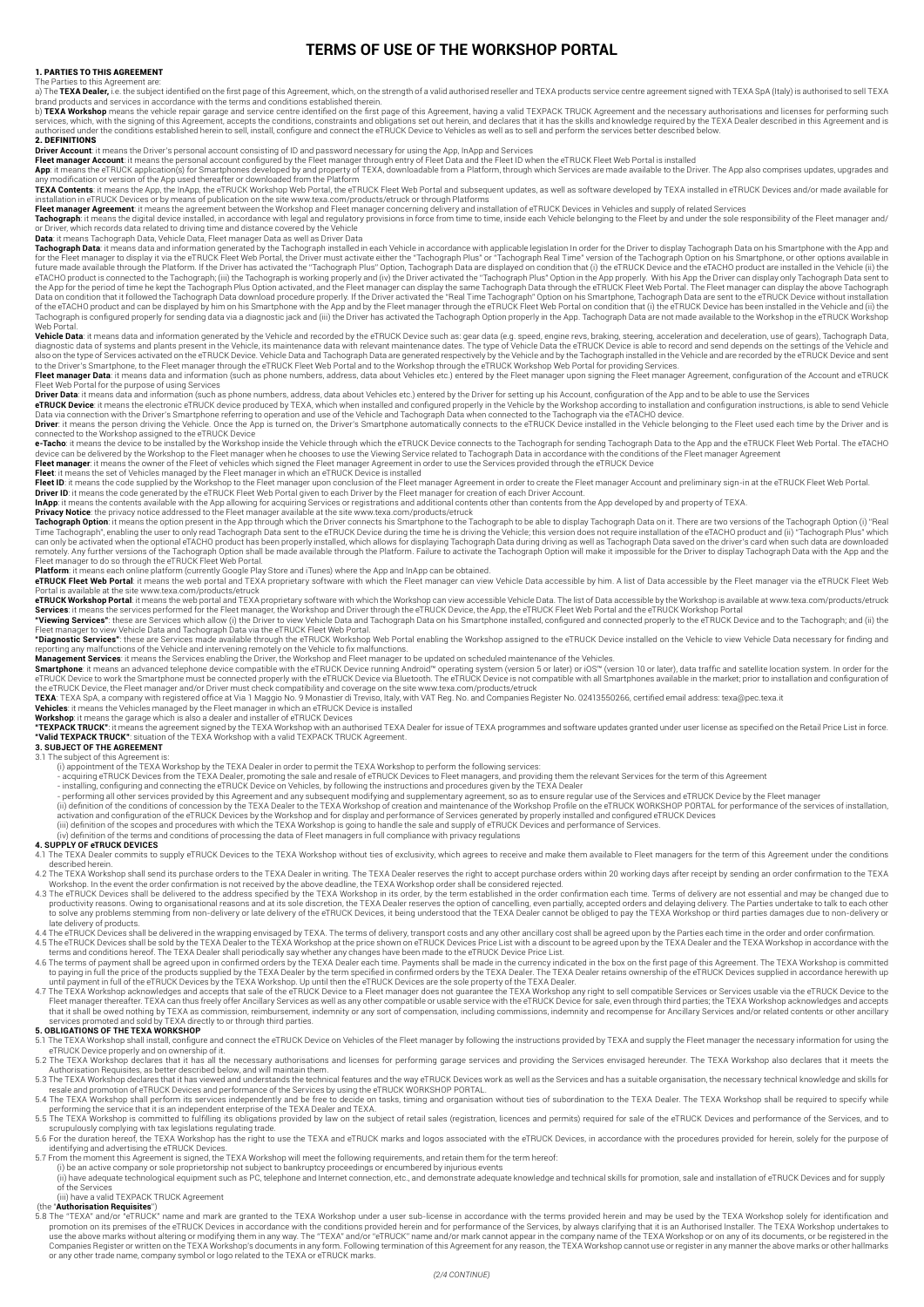5.9 The TEXA Dealer may collect any material depicting the TEXA and eTRUCK mark at any time, in the event of termination of this Agreement for whatsoever reason, including if the TEXA Workshop has failed to fulfil its obli

- looking after promotion in compliance with the provisions set out herein.
- 5.11 This Agreement does not give the TEXA Workshop the title of agent or representative of the TEXA Dealer and/or TEXA. The TEXA Workshop assumes no obligation or commitment on behalf of the TEXA Dealer and/or TEXA, it<br>be 5.12 If it decides to move its premises the TEXA Workshop will inform the TEXA Dealer and send it the new address in writing in advance.

### **6. SERVICES AND TERMS OF USE OF THE eTRUCK WORKSHOP PORTAL**

- 6.1 The TEXA Workshop undertakes to perform Services for the Fleet managers which installed and configured eTRUCK Devices on Vehicles. In order to provide Services to the Fleet manager, at the time of installation and conf
- 6.2 Upon the signing of this Agreement the TEXA Dealer will activate the Workshop Profile on the eTRUCK Workshop Portal, to be used by the Workshop for activating and configuring eTRUCK Devices installed on Vehicles and di
- 
- WORKSHOP PORTAL and/or their programmes.<br>STHE TEXA WORKSHOP PORTAL the TEXA Workshop and concerning its reliability and/or completeness. The TEXA Workshop declares and is committed to using the information and data obtaine
- 
- 
- PORTAL and performing the Services are to be borne solely by the TEXA Workshop.<br>6.8 The TEXA Workshop is committed to reporting and describing any defects or errors found during use of the eTRUCK WORKSHOP PORTAL to the TEX
- leading to improvements in the programme.<br>The TENGK WORKSHOP PORTAL and its modifications are the exclusive property of TEXA even if any modifications are made to it following<br>- The TEXA Workshop acknowledges that any inte
- 
- 
- eTRUCK WORKSHOP PORTAL will make it impossible to use it.<br>6.12 Upon termination of this Agreement for any reason whatsoever the TEXA Workshop will no longer be able to access the eTRUCK WORKSHOP PORTAL, effective from the

- 
- 7.1 The eTRUCK Device is guaranteed by TEXA against manufacturing and operating defects and against vices of materials and construction components for the duration of 24 months from the date of configuration and activation
- inadequately prepared or maintained environment of use.<br>T.3 The TEXA Workshop is required to carry out repairs or substitutions under warranty under the terms and conditions of the warranty of the eTRUCK Device specified i in advance the existence of the defect claimed by the Fleet manager and the appropriatenes of the same and inform the TEXA Workshop to carry out repairs and substitutions under warranty, the TEXA Workshop to carry out repa
- 
- 4 Operating procedure for handling the warranty on the eTRUCK Device. The TEXA Workshop must send the TEXA Dealer its request for the part to be replaced under warranty by signing-in to the products warranty management, p Dealer. Dispatch of the spare part shall take place in the following manner:<br>a. the TEXA Dealer sends the part to be replaced under warranty accompanied by transport documents specifying "replacement under warranty" as rea
	-

b. this operation does not involve issuing an invoice<br>In order to provide efficient and timely service, the TEXA Workshop shall also utilise any parts at its warehouse for replacement under warranty. In such case, the spar

During that time at the request of the TEXA Dealer or TEXA, the TEXA Workshop is obligated to return replaced defective parts and products. It should be noted that in order to ensure uniformity of the warranty management<br>p

a. the TEXA Workshop shall send the defective part or product accompanied by transport document with "return of defective product replaced and unusable" as description and "defective return under warranty" as

## reason. b. this operation does not involve issuing an invoice

Within 90 days from receipt of replaced defective parts, the TEXA Dealer or TEXA will check them and if any defect not covered by the warranty is found, in the sole opinion of TEXA. He TEXA Dealer has the right to issue an for sale of the spare part.

#### **8. FEE FOR ACTIVATION AND MAINTENANCE OF THE WORKSHOP PROFILE ON THE ETRUCK WORKSHOP PORTAL, INVOICING AND ADJUSTMENT OF THE FEE**

- 8.1 The TEXA Workshop agrees to pay the TEXA Dealer an annual fee for activation and maintenance of the Workshop Profile on the eTRUCK WORKSHOP PORTAL. As shown in the box on the first page of this Agreement, the annual fe available to the TEXA Dealer shall be used for calculation of the number of products installed, configured and activated. If the starting date of this Agreement does not coincide with the TEXPACK TRUCK agreement in force -
- - the TEXA Dealer reserves the right to adjust them based upon changes in the official TEXA Price List. In this case, TEXA or the TEXA Dealer shall provide the TEXA Workshop at least three months' notice prior to the annual
	- 8.4 The price of the annual fee does not include any taxes required by tax provisions. Payment shall be made in the currency indicated in the box on the first page of this Agreement. The TEXA Workshop is committed to duly The price of the annual ree does not molded.

### **9. EXONERATION FROM RESPONSIBILITY**

- 9.1 The TEXA Workshop is committed to holding harmless the TEXA Dealer and TEXA by any responsibility deriving from or connected with use of the eTRUCK WORKSHOP PORTAL by the TEXA Workshop and the eTRUCK Device by
- the Fleet manager, including but not limited to any prejudice deriving from events caused by non-fulfilment, fortuitous case, force majeure, acts or facts of this relation, the TEXA Dealer or TEXA responsible for total or

- 
- 10. CONDITION OF VALIDITY OF THIS AGREEMENT, TERM AND CANNELLATION TO WELLATION OF WELLATION OF WELLATION OF WELLATION OF THIS AGREEMENT OF THIS ARE AND THIS AGREEMENT OF THIS AGREEMENT OF THIS AGREEMENT OF THIS AGREEMENT
- respect to the contractual expiry date does not entail return, even partial, of the fee paid for the whole period envisaged.<br>10.3 The Parties agree and establish that termination of the TEXPACK TRUCK agreement for any caus

#### **11. TERMINATION FOR JUST CAUSE**

11.1 In any of the following cases either Party can terminate this Agreement pursuant to Article 1456 of the Italian Civil Code without respecting any notice period by notifying the other Party by registered letter with ac

- 
- 
- ii) being put in liquidation, insolvency, assets being subject to seizure or enforcement<br>11.2 Without prejudice to the provisions of the preceding clause, the TEXA Dealer may also cancel this Agreement pursuant to Art. 145
- 

- (iii) if the TEXA Workshop ceases to be in business<br>(iv) if the TEXA Workshop uses the eTRUCK or TEXA brands in violation of the provisions of Clause 5.8<br>(v) if the TEXA Workshop defaults on any of its obligations hereunde
- 11.3 The TEXA Workshop acknowledges that in order to guarantee compliance with safety standards and technical adequacy for use of the eTEXA Dealer has given an irrevocable mandate to TEXA, which has a The TEXA Dealer with

#### **12. EFFECTS OF TERMINATION OF THIS AGREEMENT**

- 12.1 In the event of termination of this Agreement for any reason, the TEXA Workshop cannot ask the TEXA Dealer or TEXA for any indemnity, commission or compensation for loss of the right to sell the eTRUCK Device, for goo
- 
- 12.3 Upon termination hereof access to the eTRUCK WORKSHOP PORTAL will remain activated for a further 30 days, after which it will be blocked automatically. The TEXA Workshop will allow personnel appointed by the TEXA Deal
- referent in a sistance service described in Article 7. Within 15 days from termination hereof, the TEXA Workshop shall send the TEXA Dealer an inventory of unsold eTRUCK Devices in stock in its warehouse. The TEXA Dealer a
- reserves the option of purchasing the inventory of eTRUCK Devices for a price to be agreed upon between the TEXA Dealer and the Authorised Installer.<br>12.5 In order to research on the Velophy of Scribter Peter Manager for c